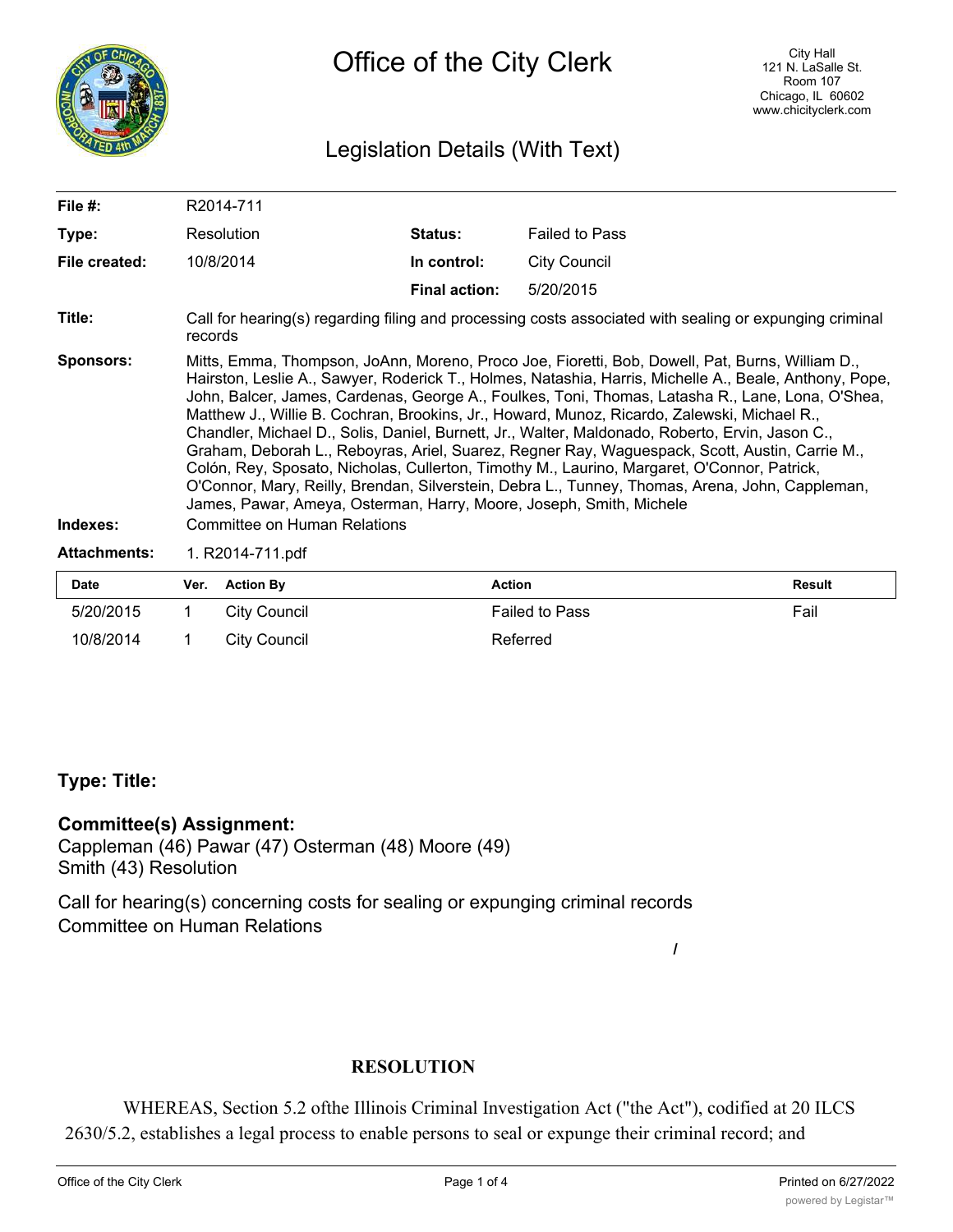WHEREAS, In Illinois, a person's criminal record contains his or her full arrest record; and

WHEREAS, As a result, in Illinois, even in cases where a person who was arrested is not prosecuted for the underlying criminal offense, or is prosecuted but is found "not guilty" ofthe underlying criminal offense, the person must take affirmative steps to have his or her criminal record sealed or expunged; and

WHEREAS, Despite good faith efforts by The Office ofthe State Appellate Defender to improve its website to help persons clear their criminal records on their own and without the need for an attorney, the process of getting one's criminal record sealed or expunged in such cases remains daunting and is widely perceived as difficult and overwhelming; and

WHEREAS, It is costly to get one'is criminal record sealed or expunged. Filing fees, which vary from county to county, must be^ paid at the courthouse. A \$60 processing fee is payable to the Illinois State Police. In addition, some local law enforcement assess their own processing fees. And, even though it is notjnecessary to enlist the aid of an attorney to seal or expunge a criminal record, many people nevertheless feel compelled to do so, thereby adding significantly to the overall cost of this process; and

WHEREAS, Many individuals, who were arrested but never prosecuted for the underlying criminal offense, or who were arrested but were found "not guilty" of the underlying criminal offense, will benefit if the Criminal Investigation Act is amended to make it easier and less costly for persons in this situation to have their criminal record sealed or expunged; now, therefore,

BE IT RESOLVED, That we, the Mayor and Members ofthe City Council ofthe City of Chicago, assembled this 8th day of October, 2014, do hereby direct the Chicago City Council Committee on Human Relations to hold an informational hearing on this matter; and

BE IT FURTHER RESOLVED, That suitable copies of this resolution be presented to Governor Patrick Quinn; Illinois Senate President John J. Cullerton; Illinois Senate Minority Leader Christine Radogno; Speaker of the House MichaeJ^JTMadigan; and Illinois House Minority Leader Jim Durkin, as a sign of our concern yfith this iiripertant issue.

Alderman Emma Mitts, 37<sup>th</sup> Ward

Alaerman JoAr Jo Ann Thomson, 16<sup>th</sup> Ward

'Ward Alderman Michelle Harris, 8 Ward

Alderman Roderick Sawyer, 6r Ward Alderman Natashia Holmes, 7 V AldermartAwfhony Beale, 9<sup>th</sup> Ward



DTjWa Aldermaijf\lohn A. Pope, lOyWard Alderman\* George a\ Cardenas, 12<sup>th</sup> Ward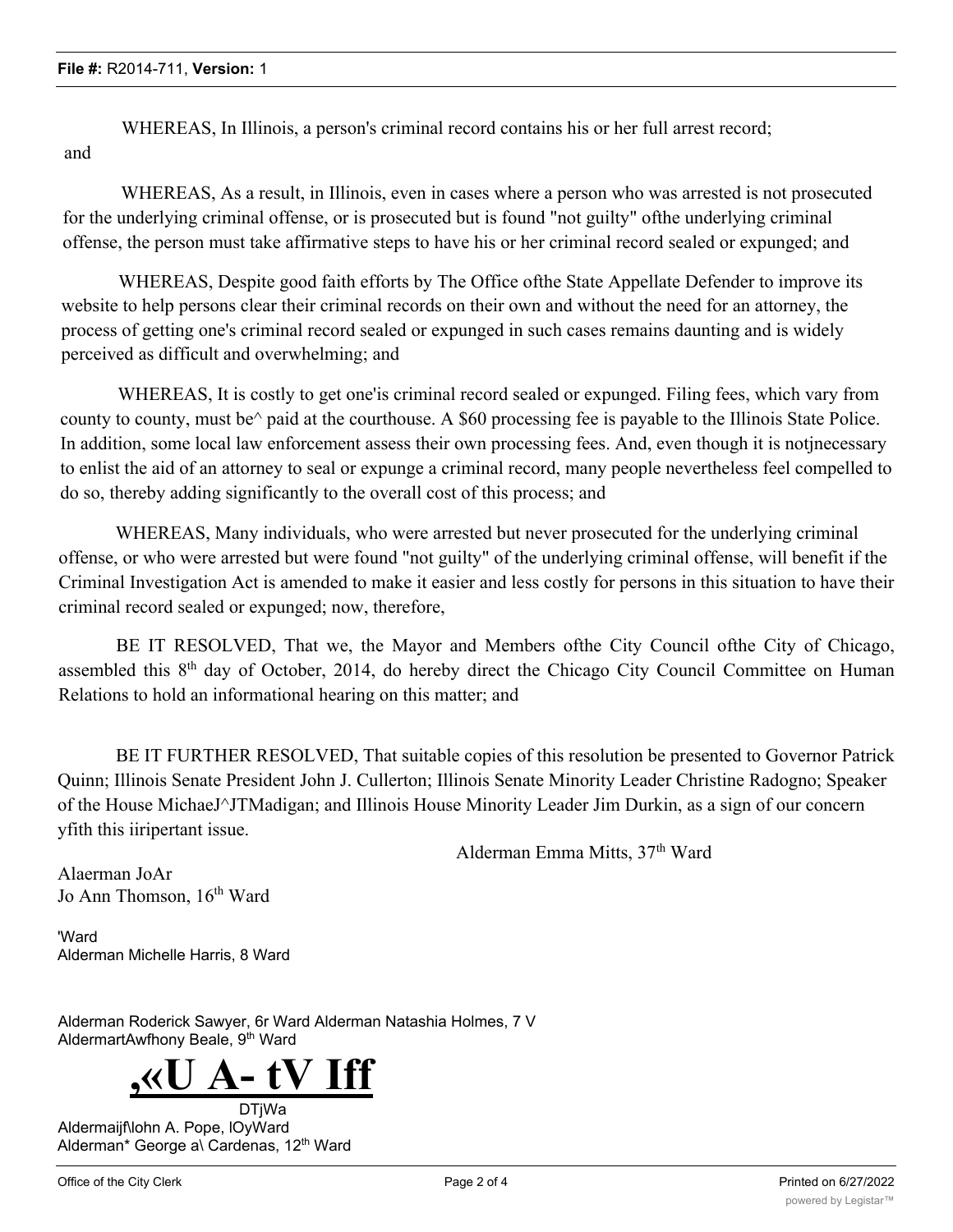Alderman Marty Quinn, 13 Ward



Afde^ma/Ttoichael Chafer, if< Ward Alderman Daniel. £ Solis,^5<sup>th</sup> Ward

# **u .**

*man Roberto fft^emtfupe1 Ward UJ^ljof- SiA/^-fy*

Alderman Edward M. Burke, 14<sup>th</sup> Ward

Alderman Toni Foulkes, 15 Ward AJtferman Jojrtrfn^hompsijln, 16<sup>th</sup> Ward Aldermar\Ray SuareQ 31<sup>st</sup> Ward

Alderman Deborah L. Mell, 33<sup>rd</sup> Ward Alderman Carrie M. Austin, 34<sup>th</sup> Ward

!

Alderman Tinfothy M. Cullerton, 38<sup>th</sup> Ward Alderman Margaret La^idrioy&5<sup>T</sup>7Ward Alderman Patrick J.

O'Connor, 40<sup>th</sup> Ward

Aldejuaoan Mary ^O'Connor, 41<sup>st</sup> Ward